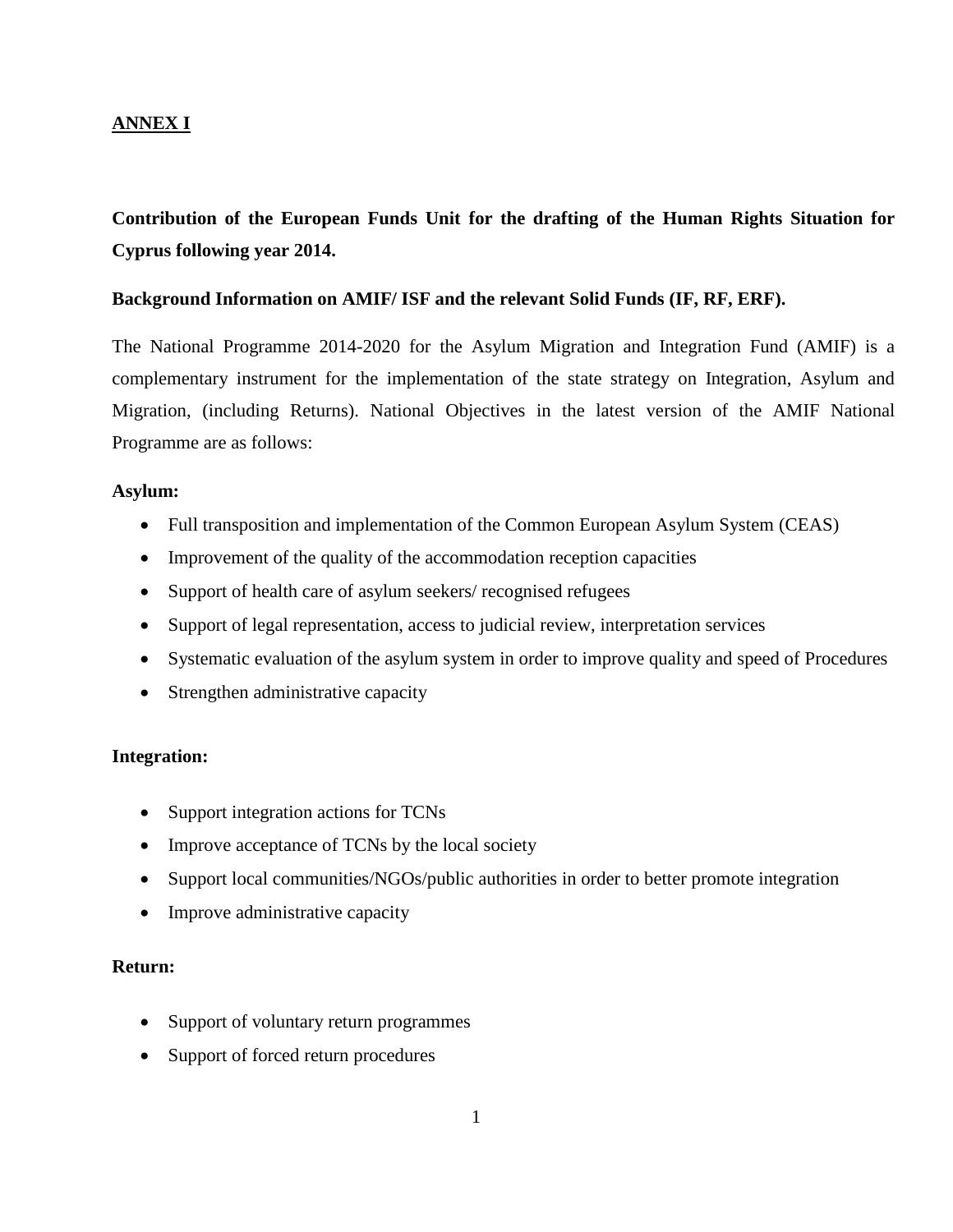- Support of forced return monitoring mechanism
- Support of the accommodation/detention centres
- Organization of joint return operations
- Training of staff and cooperation with other Member States

On the other hand Internal Security Fund - Police (ISF) is a complementary instrument of state policy for human trafficking which is a main focus area of ISF National Programme 2014-2020.

Projects under AMIF and ISF started being implemented in year 2015. Implementation of projects as according to the latest version of the National Programmes for these two Funds is expected to continue until year 2022.

In addition during years 2014-2015 several other projects that addressed Asylum, Integration and Returns were implemented under the European Refugee Fund (ERF), the Integration Fund (IF) and the Returns Fund (RF). These Solid Funds ceased to exist following the end of their eligibility period of 2007-2013.

AMIF and ISF National Programmes 2014-2020 have been drafted following policy dialogues with the EU. The two Programmes are periodically revised to adapt to situational changes, different prioritizing of activities and recommendations of relevant stakeholders. The Monitoring Committees for the AMIF and ISF National Programmes, led by representatives of government departments and NGOS that are stakeholders to the pre-mentioned areas of interest, meet at least once a year to monitor the progress of the National Programmes and present their views.

The target group for AMIF projects is generally Third Country Nationals (TCNs) while specific projects may have individual categories of TCNs as target groups such as applicants of international protection. Projects implemented under AMIF and ISF funds are currently financed with 90% EU budget and 10% state budget. The Final Beneficiaries implementing these projects can be either relevant public authorities such as the Ministry of Education and Culture, the Civil Registry, Migration Department and the Police, or private sector organizations, (including non-governmental organizations and organizations dealing with TCNs and issues that affect them, such as universities, research centres etc).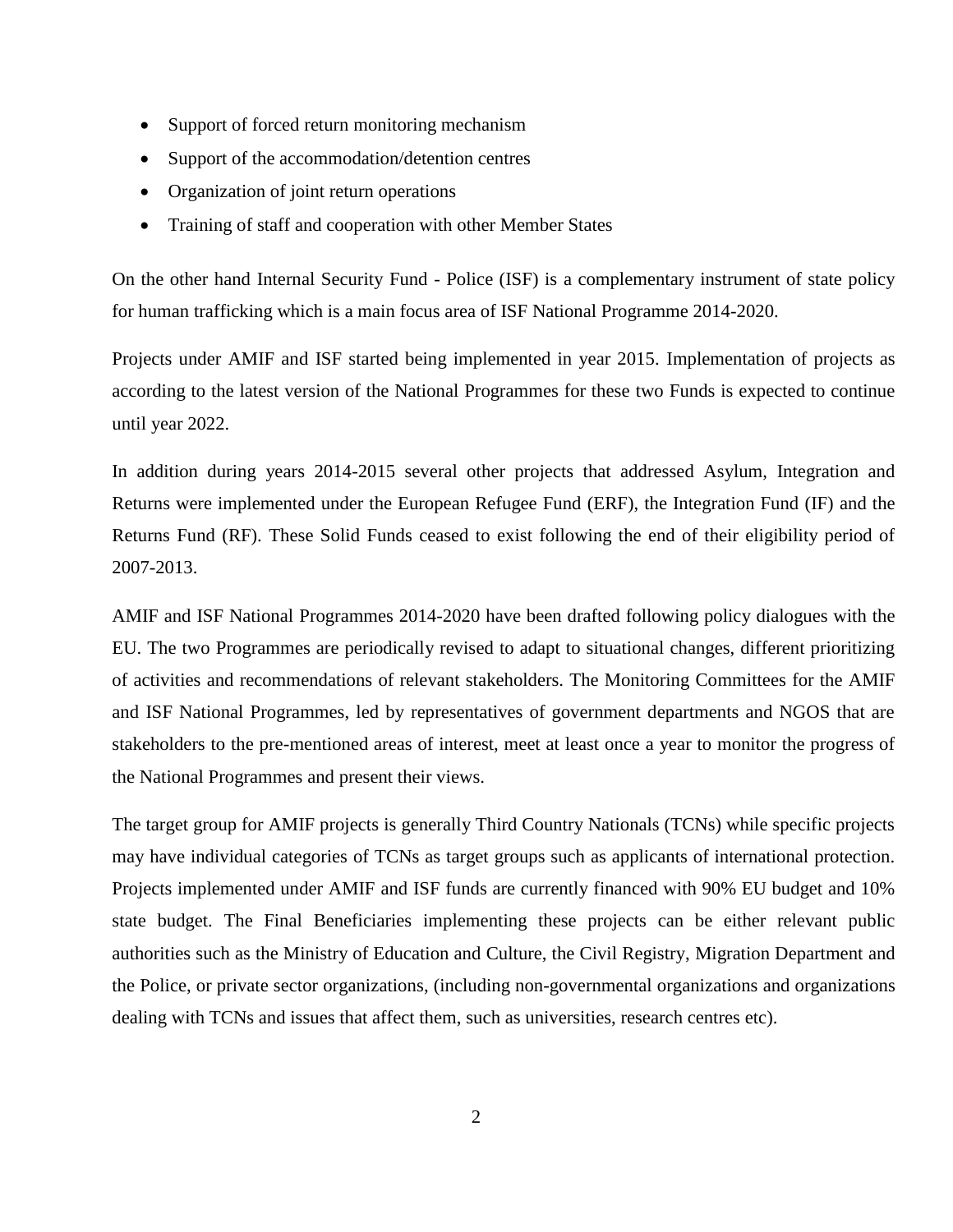The AMIF, ISF, RF and ERF projects related to areas of human rights interest, (as addressed in the Recommendations contained in Section II of the Report of the Working Group A/HRC/26/14), and that were implemented since year 2014, (or have been including in the AMIF and ISF Multiannual Programmes for potential future implementation based on prioritizing of current needs), can be categorized in 7 sections as follows:

#### **1. Torture:**

In year 2014 under the ERF a project with title *"Training of public officers (medical workers, psychologists etc.) for detection of special needs in victims of tortures in need of international protection"*, 103 public officers (e.g nurses, policemen, prison guards, psychologists, doctors etc.), carried out expert training in identifying victims of torture and recording their findings appropriately as per the standards of the Istanbul Protocol.

### **2. Vulnerable Groups:**

Implemented AMIF, IF and ERF projects frequently addressed the needs of vulnerable groups of TCNs, especially of migrant children. Several projects specifically targeted migrant children and even unaccompanied children such as the following:

- Setting up and Operating an Open centre for unaccompanied minors. This continuing project has established in 2015 and has since operated an Open Reception Center for up to 45 male minors, aged 13 to 18 years that have been recognized by the Cyprus authorities as unaccompanied third country nationals. The center aims to improve reception conditions for unaccompanied minors who are either beneficiaries or applicants for international protection. The Centre besides accommodation offers meals, security, ongoing psychosocial support, legal counseling, and several activities.
- Pilot Programme for Fostering Unaccompanied minors. This project co-financed in year 2017 the planning and implementation of a Foster Care Pilot Program which included the systematic evaluation of candidate foster parents by social workers and psychologists and training of the parents concerned on issues related to parenting skills. The project aimed to provide hospitality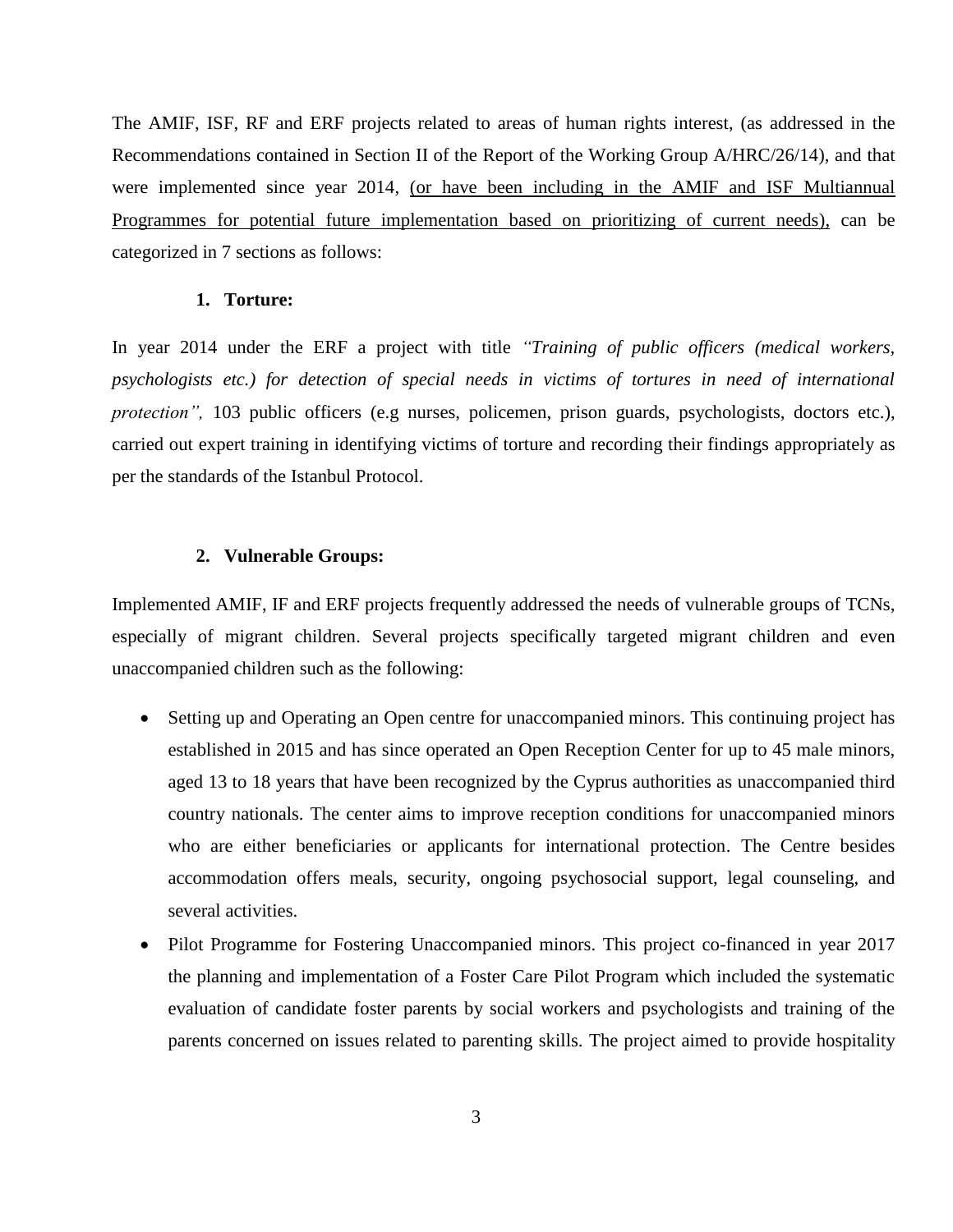for Unaccompanied Minors Applicants / Beneficiaries of International Protection by approved foster parents and improve reception conditions and services.

- Programme for teaching Greek to TCN minors. This continuing project in years 2017-2018 cofinances the provision of Greek language lessons to minor Third Country Nationals, in addition to their regular school attendance. The structure and teaching material of the program addresses the specific needs of mostly primary school students whose first language is not Greek, thus aiming to expand more quickly their reading, writing, comprehension and speaking skills. This project is expected to continue being implemented in years 2019-2021 with possibly renewed activities and form as it has been included in a Call of proposals for new AMIF projects that is being drafted in July 2018.
- Activities Programme for residents at the Kofinou Open Reception Centre for applicants of International Protection. This project included activities for children residing at the Centre. For more information regarding this project please see section 7.7 below.
- Under ERF, the following two projects were implemented in year 2014 for the unaccompanied minor applicants and beneficiaries of international protection:
	- o Creativity and equal opportunities through design and technology education.
	- o Programme for the education of unaccompanied minors.
- Dental examination of unaccompanied minors to determine age. This project is being implemented in years 2016, 2017 and 2018 and co-finances the dental examinations for TCNs that are claiming to be minors and requesting asylum status. This project contributes to protecting the rights of minors.

In addition several co-funded projects, like the following, offered customized project services to vulnerable groups such as persons with disabilities and elderly persons.

- Migrant Info-Centres. For more information please see section 7.11 below.
- Provision of psychological and social support to applicants and beneficiaries of international protection. For more information please see section 7.14 below.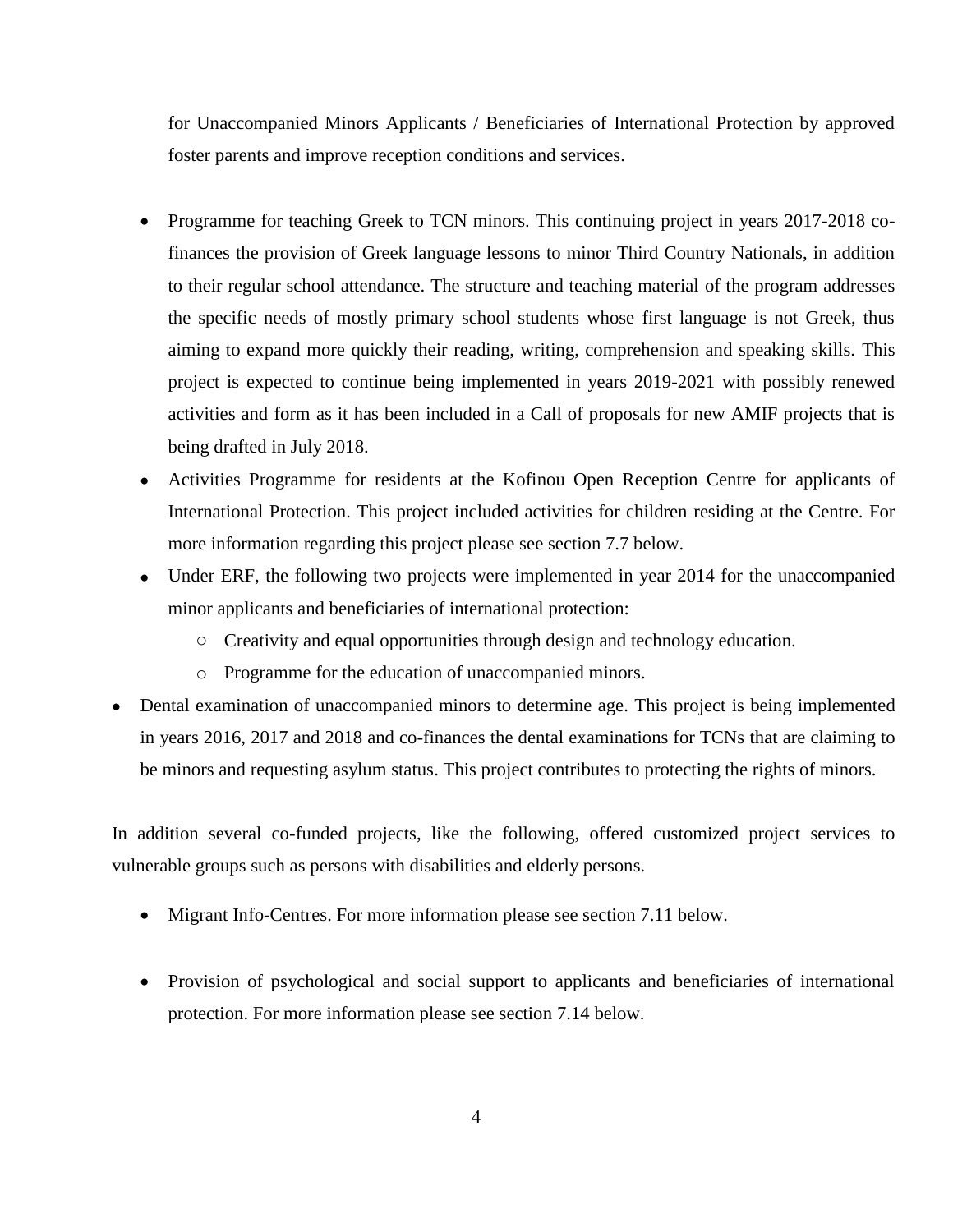- Integration programmes by local authorities is a continuing project co-funded both under IF and AMIF in years 2014 -2018. For more information please see section 4 below.
- Moreover the current version of the AMIF National Programme 2014-2020 includes a provision for implementing the following 3 projects:
	- o Establishing a new centre in an urban area for vulnerable groups of applicants of international protection. A call of proposals for new projects under AMIF that will be implemented in year 2019-2022 is being drafted in July 2018 which includes a project with title "Open Reception Centre for Vulnerable applicants of international Protection**"**. This project is also relevant for section 7.7 below.
	- o Establishing an open centre for returnees and mainly vulnerable groups of returnees. For more information please see section 5 below.
	- o Provision of legal assistance and representation to applicants of international protection (including unaccompanied minors).

#### **3. Education on Human Rights:**

Some AMIF, IF and ERF measures, such as the following, have promoted education on a few specific Human Rights, (rights to equality, freedom from discrimination, Freedom of Belief and Religion):

- An awareness campaign for the receiving society is being implemented for the years 2016-2018. The awareness campaigns informs the general public on issues related to beneficiaries of international protection and migration issues. Short fiction films and mini documentaries and a lot of other publicity material were produced and circulated on media, including TV. Also interactive seminars were organized as part of the awareness campaign. Such seminars were repeatedly organized in schools hopefully shaping mindsets. This project is expected to continue being implemented in years 2019-2021 with possibly renewed activities and form as it has been included in a Call of proposals for new AMIF projects that is being drafted in July 2018.
- Under an IF project implemented in year 2014, several Cyprus journalists attended training which focused on how to avoid promoting discrimination through their work.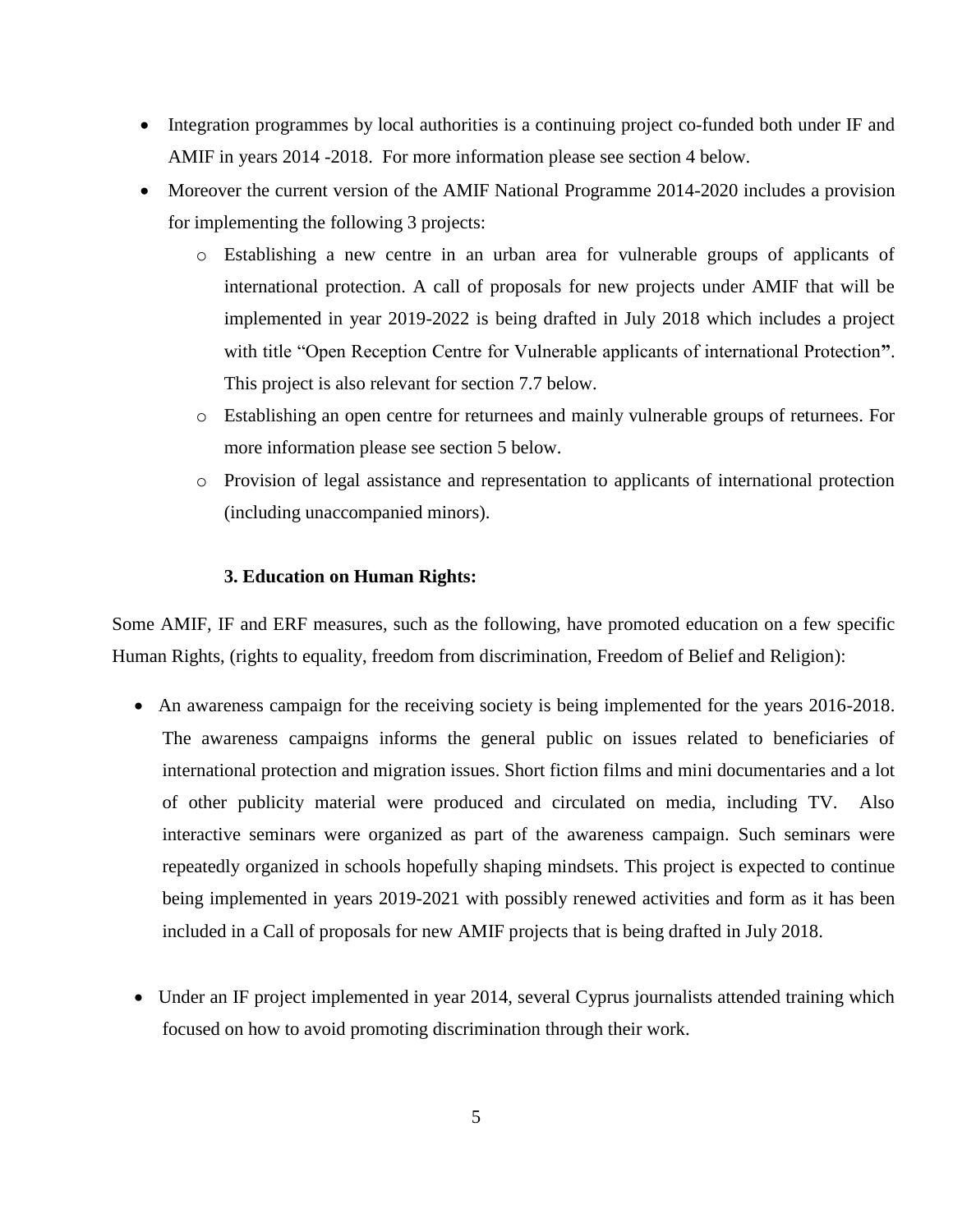In addition some projects, such as the following, educated TCNs to better protect their human rights in the host country:

- A Guide was published in year 2017 which included general information about Cyprus (incl. history, culture, various public services, obligations, rights, housing, employment).The guide was published in 6 languages of the major groups of TCNs in Cyprus. It was distributed to corresponding embassies as well as municipal authorities, universities, UNHCR, Immigration and Migration departments, the Migrant Info- Centres in all districts, as a way to provide more information to migrants. A similar guide was also published under IF in years 2014 and 2015.
- An AMIF project co-financed in 2017 the implementation of training sessions (seminars/ workshops) which informed specific groups of TCNs about host country social skills, Cyprus legislation and regulations.

### **4. Discrimination:**

The implementation of co-funded projects under AMIF is one of the multidimensional measures to address discrimination. AMIF projects specifically impact discrimination of TCNs but may indirectly address discrimination against other groups.

AMIF, as well as the now ceased to exist IF, are systematically co-funding measures/projects that aim to enhance integration and reduce discrimination against third country nationals in various area of local life.

Anti-discrimination AMIF projects and promotion material are being designed to be inclusive for TCNs of various backgrounds.

Examples of AMIF, ERF and IF projects that were implemented following 2014 and which included anti-discrimination measures, are:

• A television cooking show called 'Acquaintance of Third Countries' Culture through Gastronomy' is being co-funded for years 2016- 2018. The project is based on the idea that gastronomy forms a significant part of a culture. The aim of the project is to familiarize and acquaint receiving society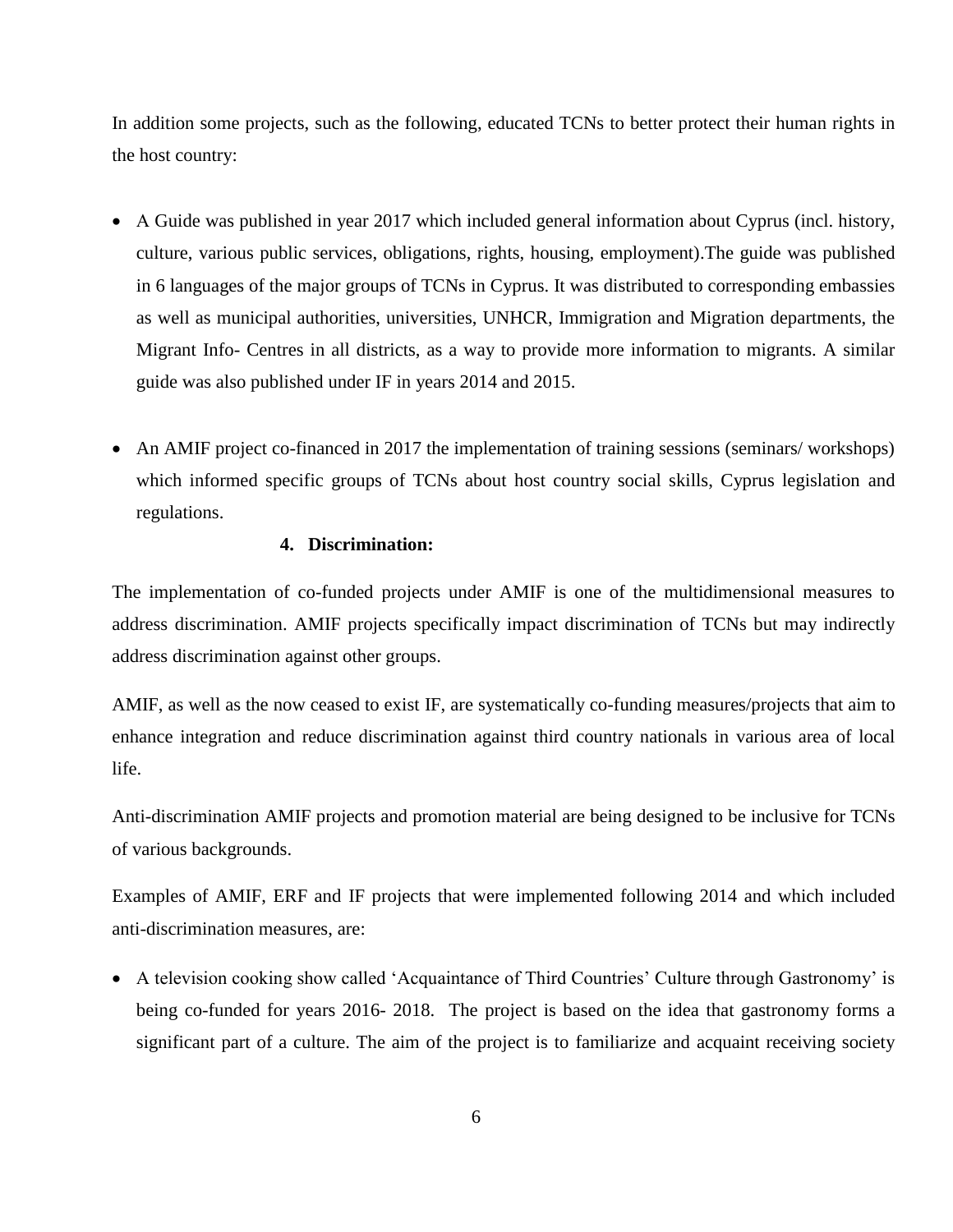with third countries' culture through the presentation of their local cuisine and with the help of dynamics of television. The show presents recipes of third countries with the participation of TCNs highlighting at the same time the cultural heritage, traditions and customs of these countries, as well as their culinary relations with Cyprus.

- An awareness campaign for the receiving society is being implemented for the years 2016-2018. For more information about this project please see above section 3 above.
- Also a similar publicity campaign through the use of the mass media (TV, radio, press including electronic press and other web-sites) was carried out under ERF in years 2014 and 2015 and focused on eliminating discrimination against beneficiaries of international protection.
- Integration programmes by local authorities is a continuing project co-funded both under IF and AMIF in years 2014 -2018. These programmes included multidimensional activities for integration which are implemented in all five districts of the island by local authority partnerships. Municipalities offer TCNs a variety of programmes and events ranging from educational courses like computer lessons, English language lessons and First Aid classes, social and family support including counselling sessions and after school child care programmes. Under this continuing project, TCNs and the local population have the chance to familiarize with each other's culture though music/food/dance festivals and sports tournaments. As an example, the specific project implemented in year 2017 by Nicosia municipality and its partners has been named ['New Channels](http://localintegration.eu/wp-content/uploads/leaflet_endaxi_leflet_A4_eng.pdf)  [for the integration of TCNs'](http://localintegration.eu/wp-content/uploads/leaflet_endaxi_leflet_A4_eng.pdf) and it provides psychosocial support and after school child care, organizes festivals and cricket tournaments, and offers cultural appreciation classes for children of Chinese and Arab migrants, amongst other things. This project is expected to continue being implemented in years 2019-2021 with possibly renewed activities and form as it has been included in a Call of proposals for new AMIF projects that is being drafted in July 2018.
- A project is expected to be implemented in year 2019-2022 with title "National Action Plan for the Integration of Migrants" following a call of proposals for new AMIF projects that is being drafted in July 2018. The main project activity is drafting a National action plan for the integration of Migrants, which can contribute to installing the mechanisms that will promote the rights of migrants. Under this project proposed measures will be assessed following focus groups and meetings arranged with governmental and non- governmental stakeholders, and a 3 Year National Plan will then be drafted as well as periodically monitored based on set indicators.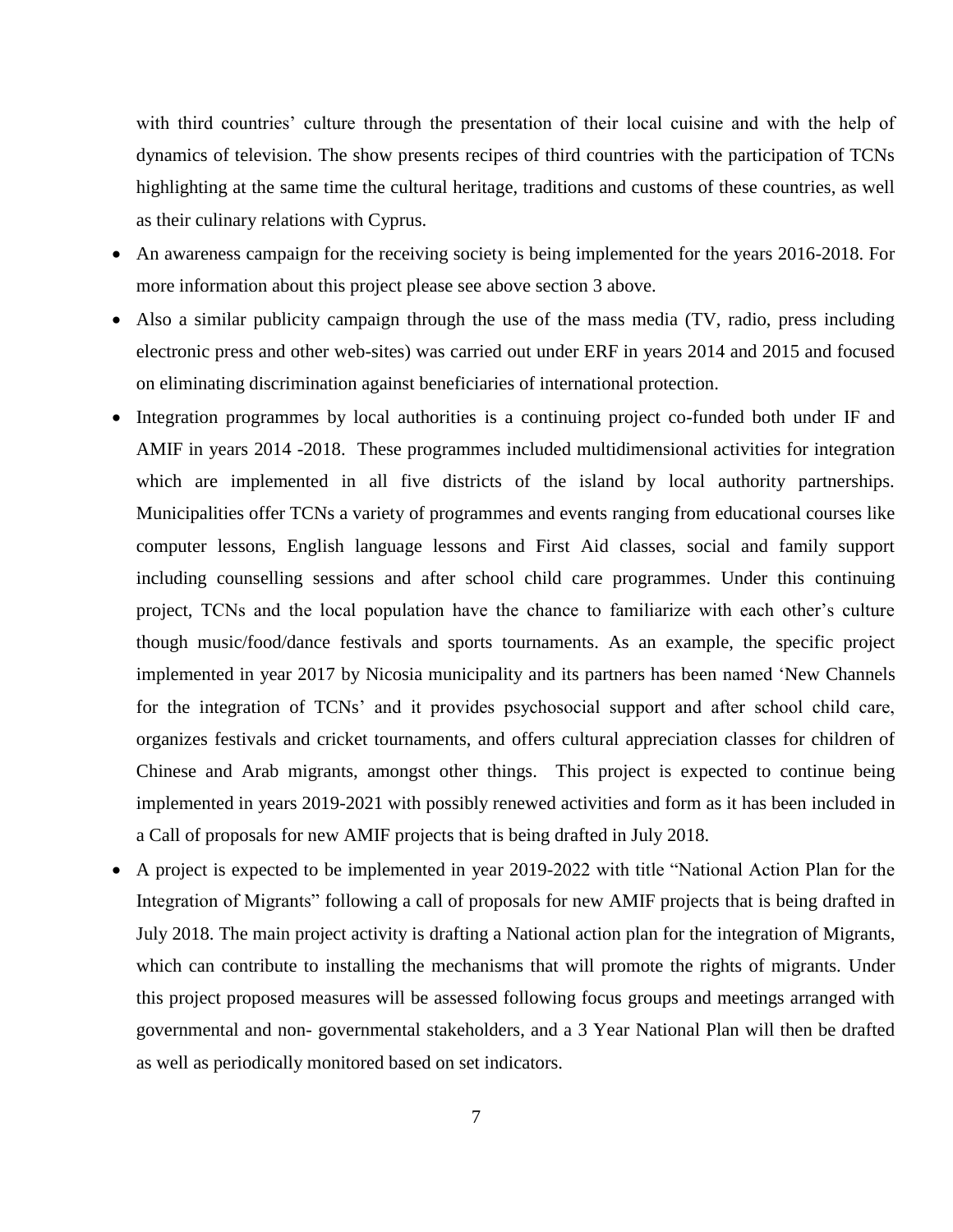• Furthermore the current version of the AMIF National Programme 2014-2020 includes a provision for future implementation of a project that trains civil servants, social partners, employers and other relevant partners to deal with integration related issues and have awareness of multicultural background.

## **5. Detention:**

The European Fund Unit in relation to the detention of irregular migrants co-funds projects that either alleviated detention costs for the state or improved the quality of life for detainees. The following projects were implemented in relation to the Menoyia Detention Centre.

- A continuing project was implemented under RF in years 2013-2015, which co-funded the salaries of the police officers dedicated to the Mennoyia Detention Centre and the contract for Centre cleaning services.
- A project under AMIF co-finances in year 2018, the overtime salaries, travelling costs and equipment costs for the Ministry of Health's mental health services staff (clinical psychologists), in order for them to provide psychological support and counselling to the residents of the Kofinou Reception Centre and the Menoyia Detention Centre.
- Another project under AMIF co-financed in year 2017 the enrichment of the daily leisure programme for detainees residing at the Menoyia Detention Center, thus improving their detention conditions. Within the project, actions that further improved infrastructure took place such as restoration work (e.g. wings' paintwork in pleasant colours), purchase of equipment and other leisure activities' means (e.g. outdoor fitness equipment, basketballs, board games, personal computers - including security locks).
- Furthermore the current version of the AMIF National Programme 2014-2020 includes a provision for future implementation of projects that develop alternatives to the detentions of applicants of international protection, such as the following:
	- o Usage of services of supervisors appointed by the Minister of Interior that will be responsible to accompany and supervise as well as inform applicants of international protection about the legal procedures.
	- o Establishing an open centre for returnees. This centre will target mainly vulnerable groups, such as mothers with minors, elderly etc, but other returnees could be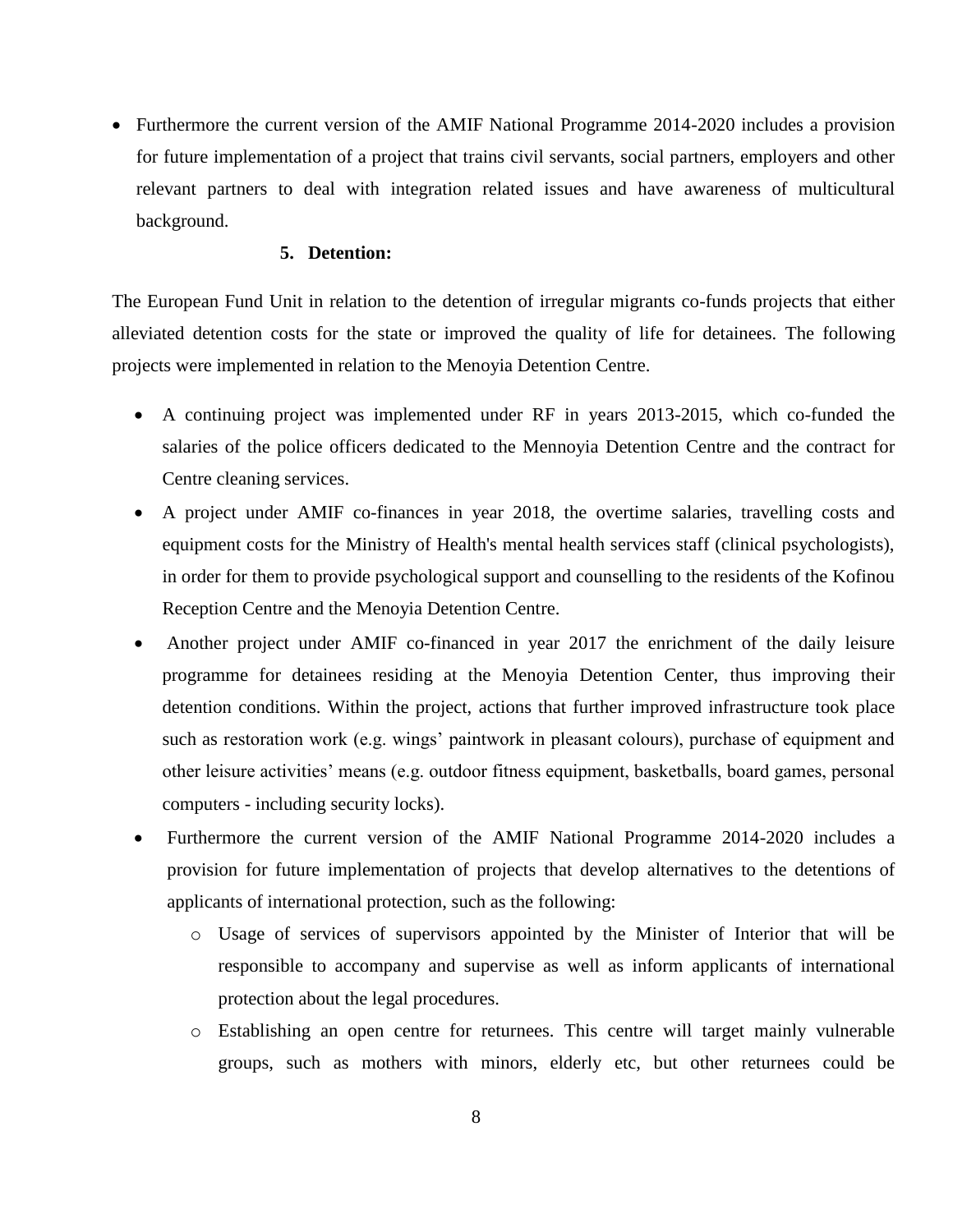accommodated as well. The support will include appropriate accommodation infrastructure, kitchen, dining room, space for leisure activities, provision of meals, other operational costs. This centre can also be used as alternative to detention of returnees.

### **6. Combating Trafficking in Human Beings:**

In relation to taking all the necessary steps to eliminate Human Trafficking, please note that ISF specifically targets this area and has funds directly allocated to implementing measures/projects that can reduce Human Trafficking. ISF projects that target human trafficking are planned to be implemented during the remaining upcoming period of the ISF National Programme (until year 2022). The choice of projects to be implemented follows the recommendations of a Committee set up and assigned to work for the prevention of Human Trafficking.

The ISF National Programme 2014-2020 includes several measures to address Human Trafficking, that are currently being expected to be implemented, such as the:

- Provision of legal advice to victims,
- Employing an external evaluator to monitor and evaluate the trafficking trends, assess implemented policy and provide suggestions,
- Engaging in research-assessment in order to evaluate possible legislative gaps, victim/traffickers profiling, impact assessment of specific actions,
- Carrying out of a public awareness campaign in relation to human trafficking.

## **7. Protecting the Rights of Migrants, Refugees and Asylum Seekers:**

#### *7.1 Recommendation: Improve services to vulnerable groups:*

Please see section 2 –vulnerable groups.

#### *7.2 Recommendation: Improve access to education and Improving school education*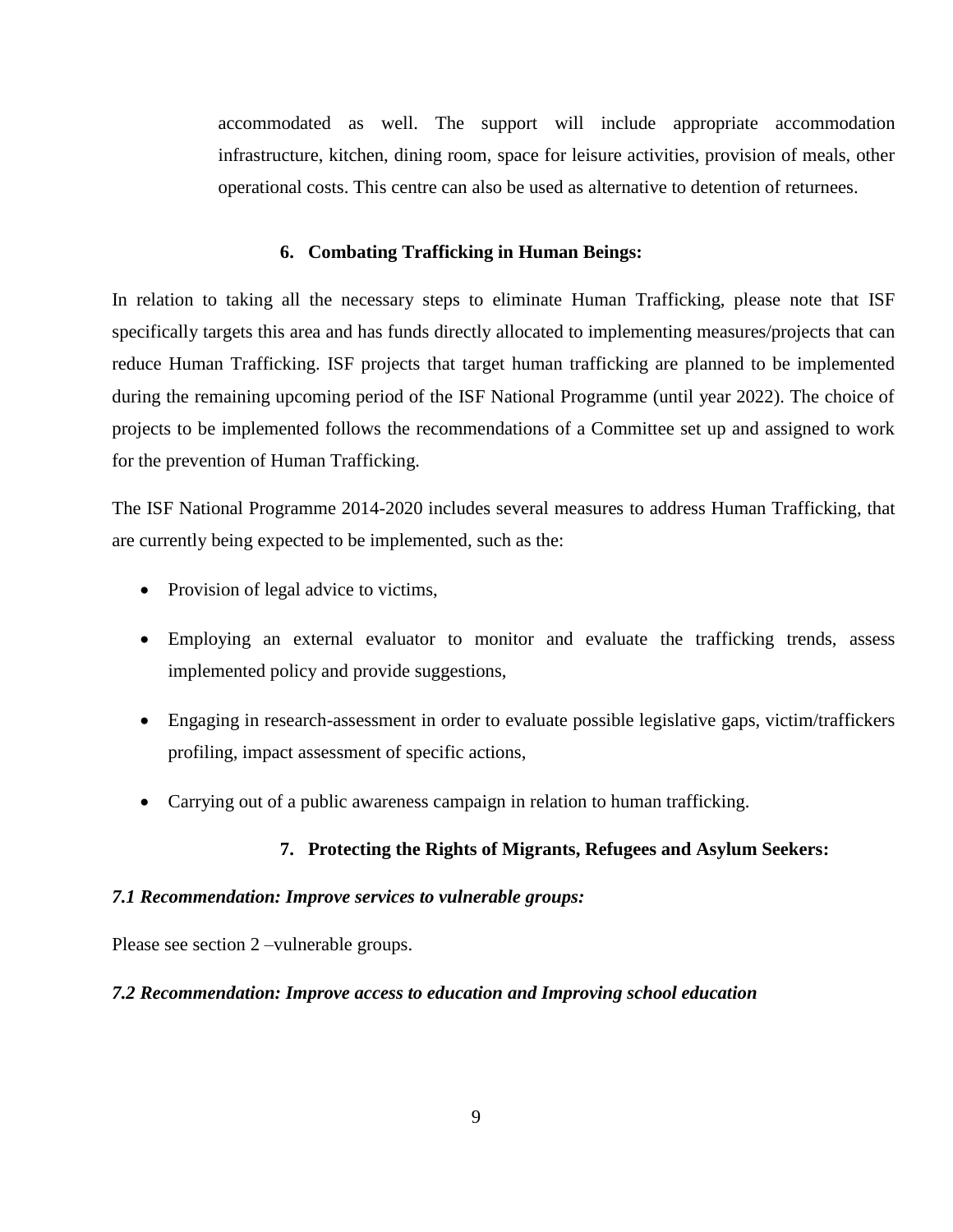Some projects that were implemented after year 2014 have improved access to education and education itself including the following:

- Under ERF a project with title "In-service training programme for primary school teachers, school psychologists and school counsellors and advisors" was implemented in year 2014.
- Under AMIF, an [initiative](http://enimerosi.moec.gov.cy/archeia/1/ypp6327a) by the Ministry of Education and Culture and the Cyprus Pedagogical Institute aims at promoting the social and educational integration of TCNs in Cypriot schools through the empowerment of teachers and the relationship between schools and parents (2017- 2018). This project carried out measures to improve socio-educational integration of children of third countries in Cyprus, including systematic research and evaluation of existing institutions, systematic training of teachers and education directors in management issues of sociocultural diversity, functioning of a group of facilitators-supporters for parents and children, and teacher training for reinforcement of learning the Greek language and multilingualism.
- Another AMIF project implemented in years 2017 and 2018 offered Greek language supporting lessons to minor TCNs, during after school hours. For more information please see section 2.
- Again under AMIF the continuing project "Integration Programmes by local authorities" repeatedly offers free Computer lessons, English courses and occasionally Arab or Chinese lessons for TCNs. For more information please see section 4 above.
- A call of proposal that is being drafted in July 2018 includes a project that if awarded will provide for years 2019-2021 the following services:
	- o Greek language supporting lessons to minor TCNs, during after school hours.
	- o Employment of adults who speak the mother tongue of minor TCNs as their facilitators/mediators/supporters in regular school classes.

#### *7.3 Recommendation: Improve access to health*

The following AMIF projects provided on the spot health services to applicants of international protection and irregular migrants residing at the Kofinou Reception Centre and Menoyia Detention Centre:

• Provision of nursing services in Kofinou Reception Centre/Menoyia Detention. This project is co-financing in years 2017 and 2018 the overtime salaries and travelling costs for the Ministry of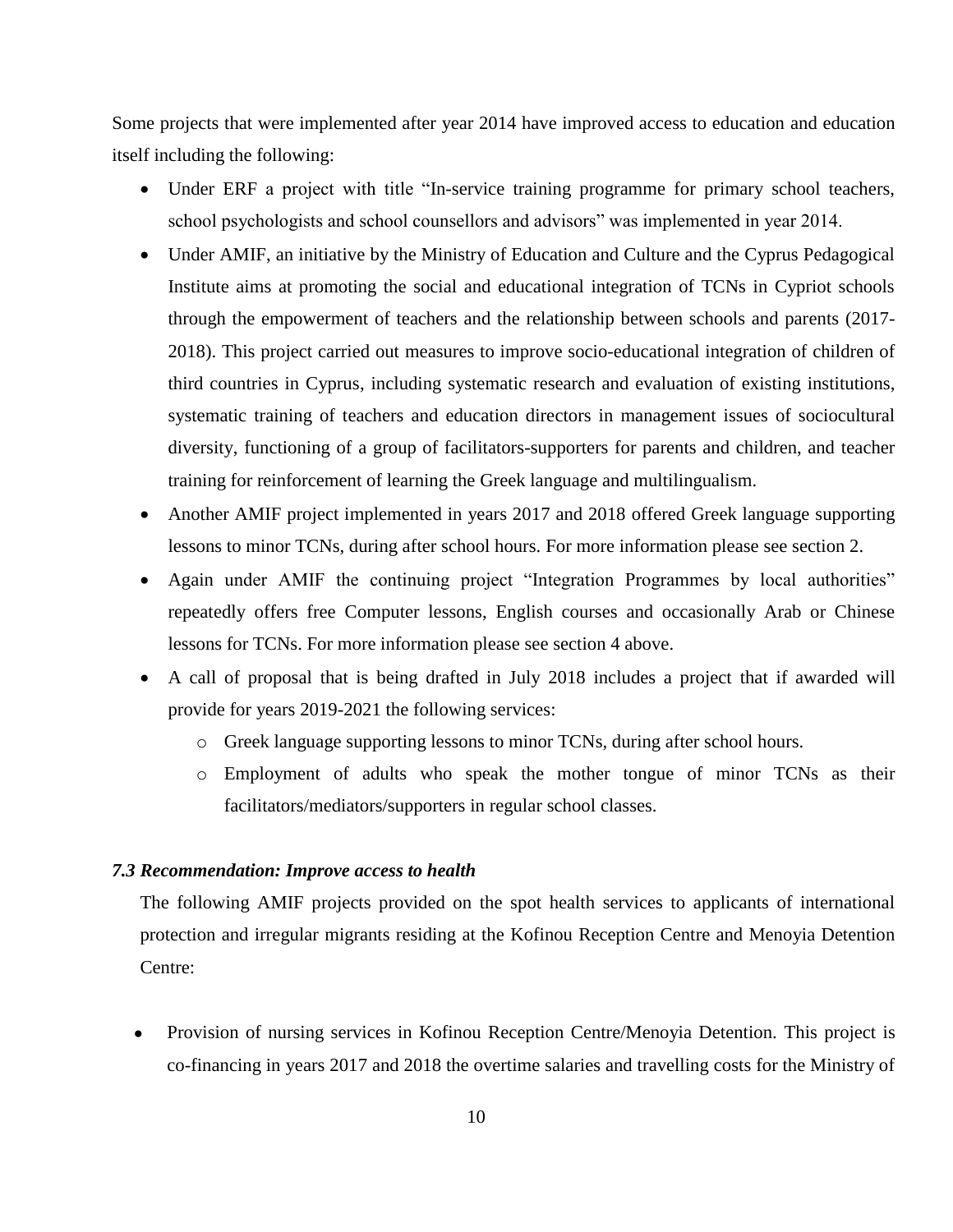Health's nursing staff, in order for them to provide services to the residents of the Kofinou Reception Centre and the Menoyia Detention Centre.

- Provision of mental health services in Kofinou Reception Centre/Menogeia Detention Centre. This project co-financed in years 2017 and 2018 the overtime salaries, travelling costs and equipment costs for the Ministry of Health's mental health services staff (clinical psychologists), in order for them to provide psychological support and counselling to residents of the Kofinou Reception Centre and the Menoyia Detention Centre.
- Also an ERF project with title "Provision of medical support for persons who may be in need of international protection" was implemented in year 2014.
- Furthermore the current version of the AMIF National Programme 2014-2020 includes a provision for future implementation of a project that supports the state financial costs for medical examination treatment, (eg. screening tests, pharmaceutical support and medical treatment), during the asylum examination procedure. A memorandum of Understanding for this project is expected to be signed in July 2018, covering medical costs for a four year period.

### *7.4 Recommendation: Improved access to employment*

- In years 2014-2015, under IF the two following projects were relevant to labor market integration:
	- o Vocational training programmes for TCNs. This action implemented vocational training programmes for llegally residing TCNs, (regardless of their arrival time). The seminars taught specific skills to TCNs that are needed for performing mostly manual labor jobs. In fact 6 vocational training programmes were offered to TCN'S as well as additional training in Health and Safety and First Aid.
	- o Training seminars for employers. This action was addressed to employers and their authorized representatives and through the co-funded training, (including intercultural training), aimed to develop their capacity to handle diversity and particularly ethnic, racial and religious diversity in the workplace.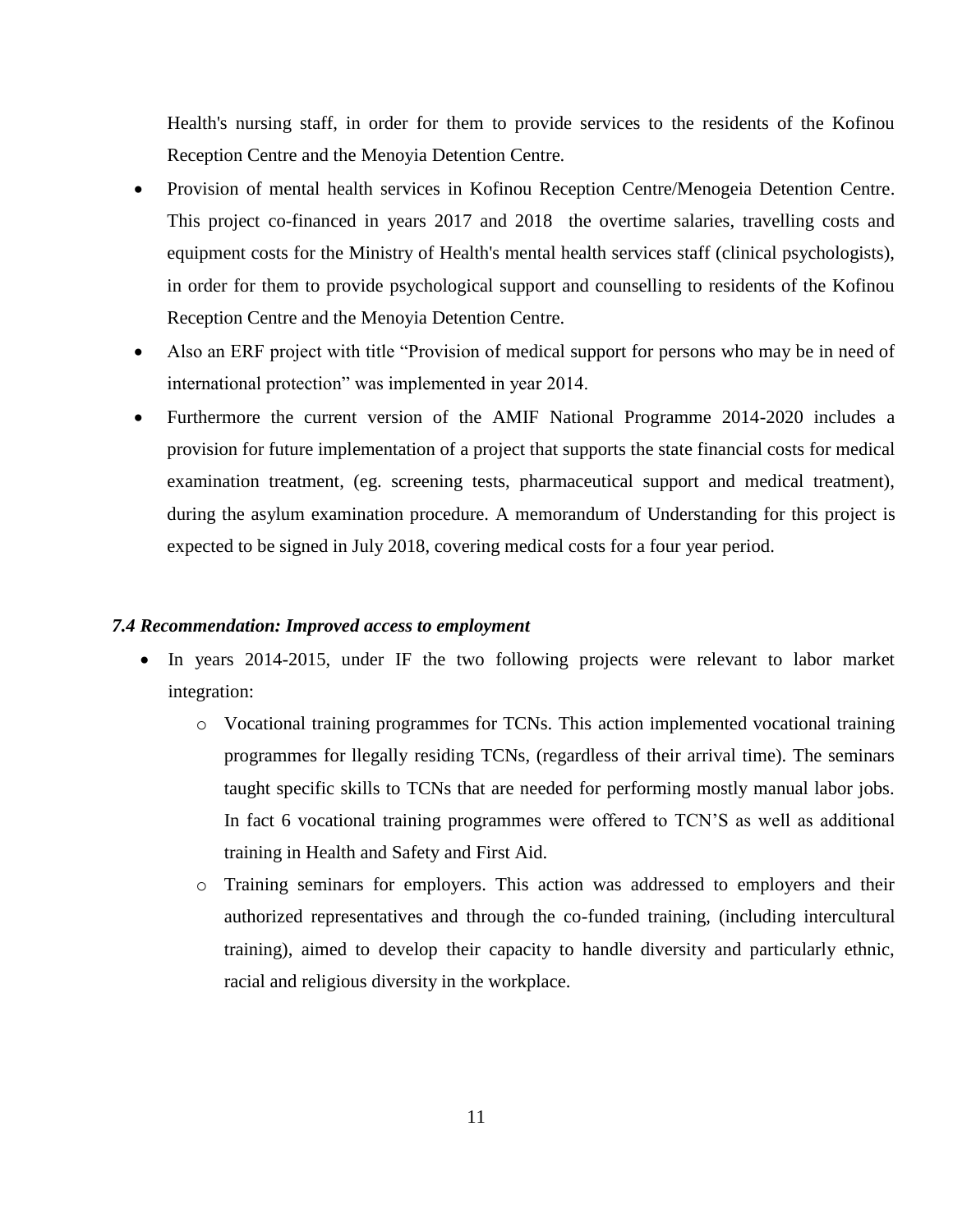- Also under AMIF the continuing project "Integration Programmes by local authorities" repeatedly offers free Computer lessons and others skills courses to TCNs. For more information please see section 4 above.
- In addition a call of proposals for new projects under AMIF that will be implemented in year 2019-2021 is being drafted in July 2018 which includes a project with title "Labor market Integration Programmes**"**. This project is expected to offer the following services to migrants that aim to increase their scope and speed of accessibility in the labor market:
	- o Assessment of migrants skills and qualifications
	- o Provision of relevant work orientation and skills advancement programmes
	- o Provision of consultancy services to migrants relevant to their job seeking.

#### *7. 5 Recommendation: Set up monitoring mechanisms to promote the rights of migrants.*

The following projects are relevant to setting up such mechanisms:

- The AMIF project called "Integration Network" which has set up a network of stakeholders and NGOS and provides access to relevant information enhancing integration of TCNs. For more information please see section 7.12 below.
- Another continuing AMIF project called "Centre for Information and Support of Voluntary Returns" has set up a mechanism to support voluntary returns. This project was implemented under RF in year 2015 and under AMIF in years 2016, 2017 and 2018. This project co-financed return measures that provide individual guidance and support to migrants willing to return to their country of origin are being co-financed. The Voluntary Returns programme includes, the operation of a Centre for awareness-raising for Assisted Voluntary Returns, individualized counselling on return, reintegration assistance, specialized assistance and referral services to vulnerable individuals. A mobile information unit provides the necessary information to the target group all over the country. The programme facilitates travel documentation, arranges escorts if required, undertakes travel arrangements, gives financial and in kind assistance, as well reintegration assistance to TCN's. This project is expected to continue being implemented in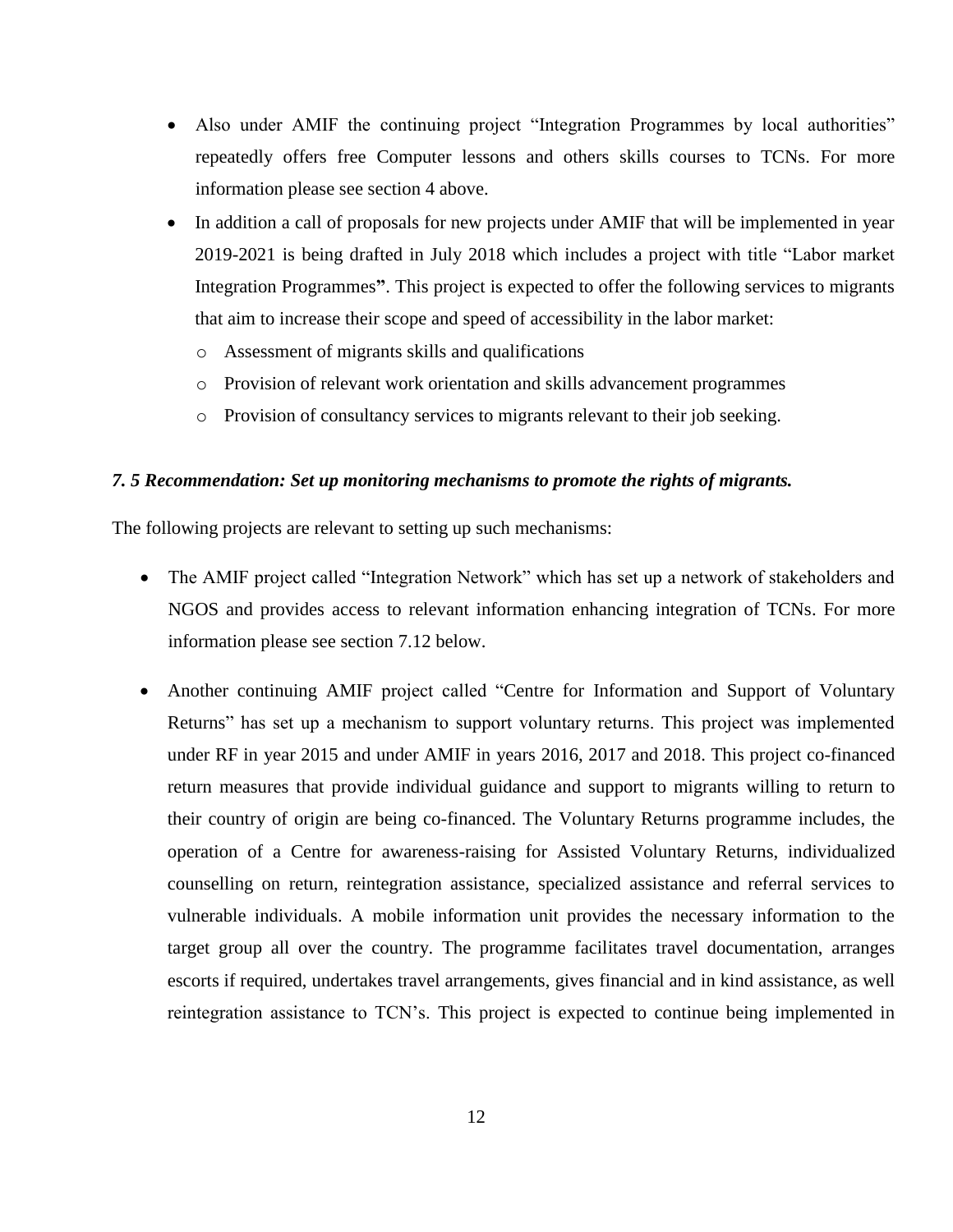years 2019-2021 with possibly renewed activities and form as it has been included in a Call of proposals for new AMIF projects that is being drafted in July 2018.

- A project is expected to be implemented in year 2019-2022 with title "National Action Plan for the Integration of Migrants" as it has been included in a call of proposals for new AMIF projects that is being drafted in July 2018. For more information please see section 4 above.
- Furthermore the current version of the AMIF National Programme 2014-2020 includes a provision for future implementation of projects that install mechanisms to promote the rights of migrants such as the following:
	- Upgrading and overhauling of the asylum electronic database in order to enhance the capability to collect and process statistical data as according to revised needs for statistical purposes requested by EUROSTAT, Early Warning and Preparedness System by EASO and national asylum procedure changes.
	- Upgrading the webpage of Civil Registry and Migration Department in order to facilitate the application procedure for applicants and the issuing of residence permits;
	- With regards to return issues the following projects were included in the AMIF National Programme 2014-2020 for possible future implementation:
		- Setting up a monitoring mechanism for forced returns. The Ombudsman is responsible for the mechanism upon decision of the Council of Ministers. The support of the mechanism includes: additional staff in order to facilitate the proper functioning of the mechanism, travel costs, training activities, awareness campaigns.
		- Training on return issues. This action will include trainings on: legislation, forced returns, voluntary returns, social/psychological awareness, code of conduct and good practices in the field across the EU, alternative measures to detention, i.e. regular monitoring until departure, supervision in open centres. The training will be addressed to all public officials that are involved in the returns procedure, with priority to police and immigration officers.

#### *7. 6 Recommendation: Take Measures against labor exploitation*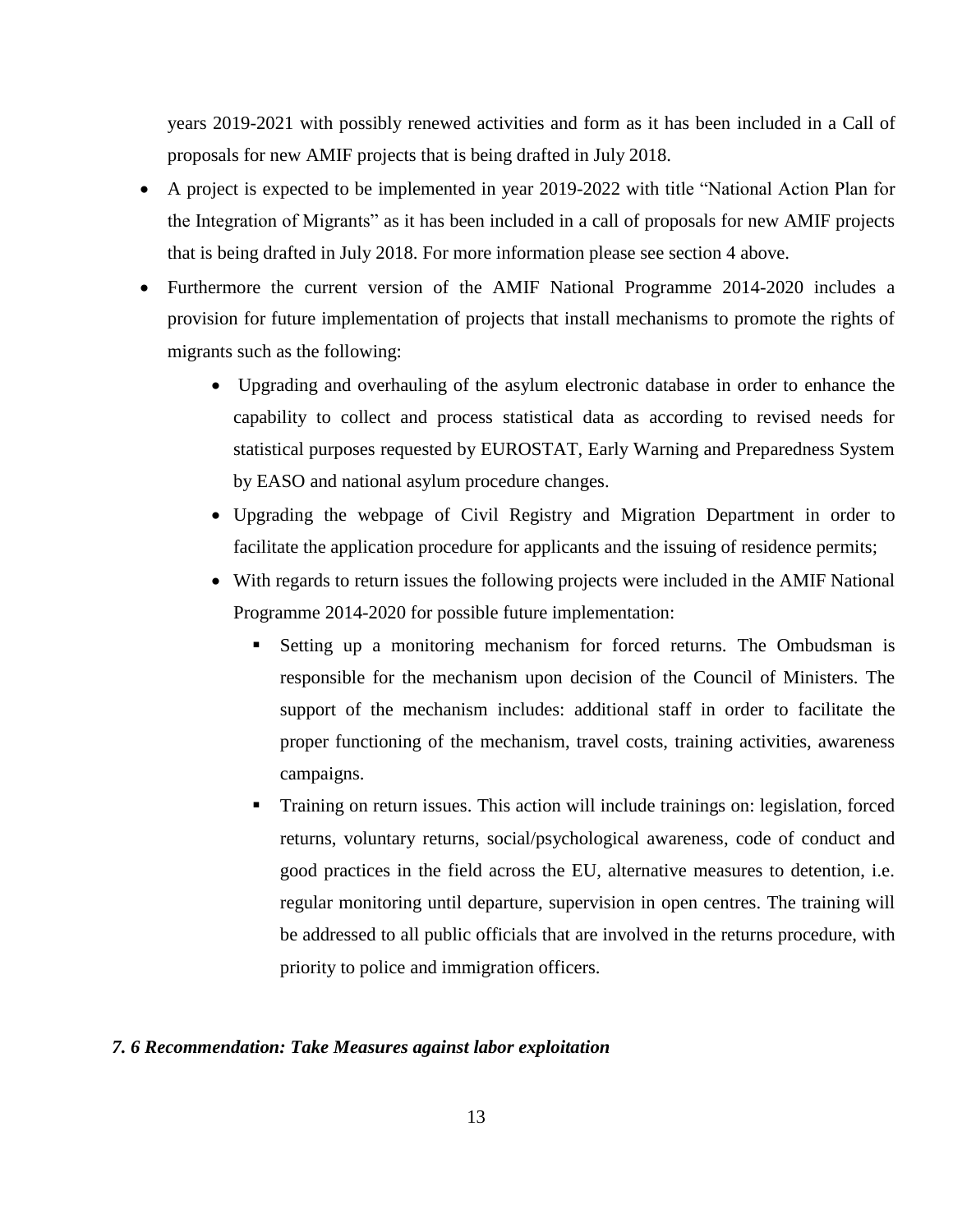It is our view that the following projects that provide general information to TCNs may also be partly addressing this issue:

- Migrant Info-Centres via which TCNs can have access to information and general support. For more information please see below section 7.11 below.
- A Guide was published in year 2017 which included general information about Cyprus (incl. history, culture, various public services, obligations, rights, housing, employment). For more information please see section 3 above.
- Also in relation to this issue a new AMIF project is planned to be implemented in years 2019- 2021 with title "Labor market Integration Programmes", following a call of proposals for new projects that is being drafted in July 2018. For more information please see section 7.4 above.

## *7.7 Recommendation: Improving reception of applicants and beneficiaries of international protection and access to acceptable housing.*

- Under ERF Emergency Measures a project with title "Preparing a second open accommodation site for reception of possible mass influx of people that may be in need of international protection" has in year 2014 set up such a temporary reception/accommodation site in Pournaras. Please note that the Pournaras temporary accommodation site has already been used to temporarily shelter migrants that appear to be in need of international protection, following sudden mass arrival of migrants.
- AMIF and ERF funds, from year 2014 onwards, have funded several projects linked to the Kofinou Reception Centre for applicants of international protection, (with capacity of approximately 400 beds), thus improving the overall reception conditions for applicants of international protection. Project related to the Kofinou Reception Centre can be mainly categorized as follows.
	- o Expenses co-financed via these projects included running costs such as operational support, on-site administrative and security staff, social care and psychological support for residents, meals, material support, travel expenses, health services and interpretation services.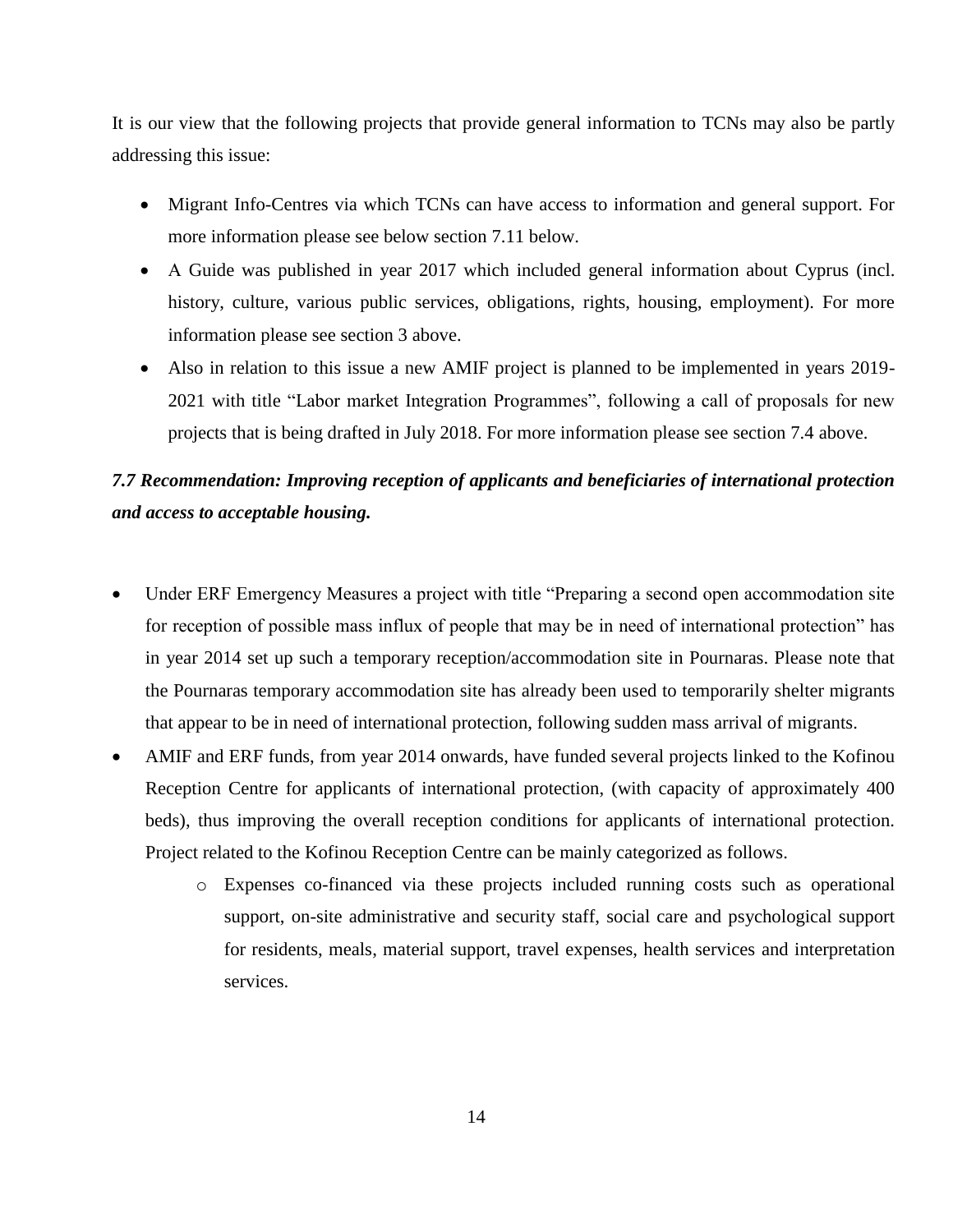o Also these projects co-financed infrastructure expenditure such covering the costs to expand the Centre and the purchase costs of additional equipment or replacement and maintenance of old equipment.

Please note that more projects to improve living conditions at the Kofinou Reception Centre are already being planned.

- Also another project with title "Activities Programme for residents at the Kofinou Open Reception Centre" has co-financed in year 2017 and 2018 structured activities for the residents of the Open Reception and Accommodation Centre in Kofinou to participate in and aimed to improve their quality of life. More specifically, the project organized activities for pre-school and school age children residing at the Centre, as well as afternoon study programmes for school age children. Activities programmes were also organized for the adults living in the Centre. This project is expected to continue being implemented in year 2019-2021 as it has been included in a call of proposals for new projects under AMIF that is being drafted in July 2018.
- In addition a project, (co-funded under AMIF in year 2017 and 2018 as well as under ERF in year 2014), provided support services to the Asylum Service to enhance its capacity to examine applications of international protection. Cases workers are employed with job tasks to carry out in full the process of examining applications and clear any backload. With the implementation of this project, the process of reception for applicants and beneficiaries of international protection is speeded up.
- As already mention under section 2 above the current version of the AMIF National Programme 2014-2020 includes a provision for future implementation of a project that establishes a new centre in an urban area for vulnerable groups of applicants of international protection, which is expected to be implemented via the Call of proposals drafted in July 2018).
- In addition the current version of the AMIF National Programme 2014-2020 includes a provision for future implementation of a project that supports running costs for the Pournaras site, when the centre is used for accommodating potential applicants of international protection. For more information please see section 7.7 above.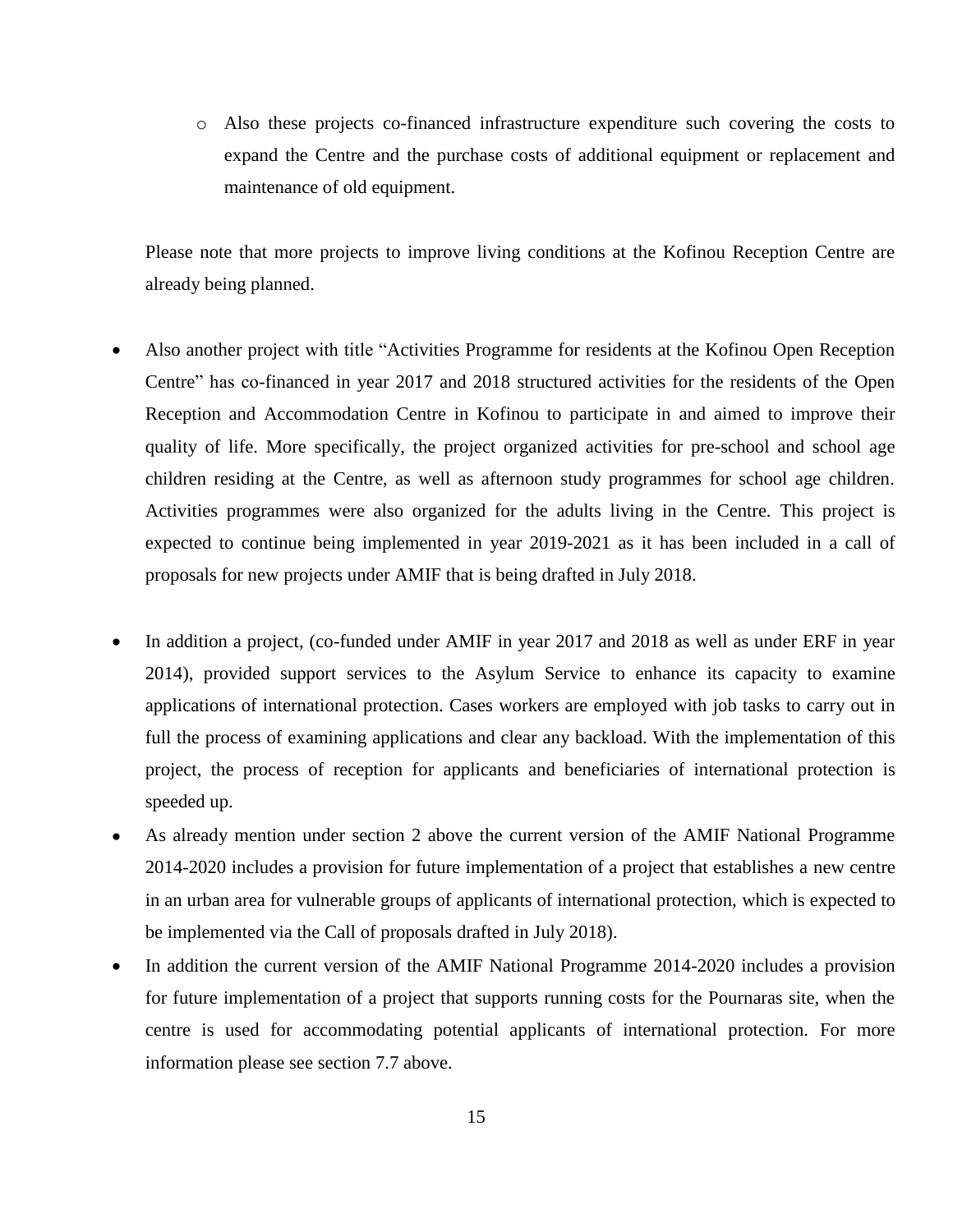*7.8 Recommendation: Take measures to eliminate racial discrimination and xenophophia and increase awareness.*

Please see section 4 –Discrimination.

#### *7.9 Recommendation: Detention of migrants*

Please see section 5 –Detention.

# *7.10 Recommendation: Respect for European and international conventions for the protection of human rights*

*AMIF, IF, RF and ERF projects carried out since 2014 have been designed and implemented to promote respect for European and international conventions for the protection of human rights.*

#### *7.11 Recommendation: Improving access social services*

- Migrant Info-Centres. Four Migrant Information Centres (MICs) operated in years 2017-2018 in the four main cities of Cyprus. The MICs were run as a one stop-shop for services to TCNs including applicants or Beneficiaries of International Protection and provided guidance and advice on housing, access to health and education services, family support, completion of official forms, translation and interpretation services etc. The project also included the operation of an InfoBus equipped with qualified staff whose main role was to reach TCNs that do not have easy access to the four MICs and provide the above-named services. This project may continue being implemented in years 2019-2021 with possibly renewed activities and form since it is included in a Call of proposals for new AMIF projects that is being drafted in July 2018.
- Provision of psychological and social support to applicants and beneficiaries of international protection. For more information please see section 7.14 below.

**7.12 Recommendation: Promoting international co-operation as per International guidelines in relation to asylum and irregular migration.**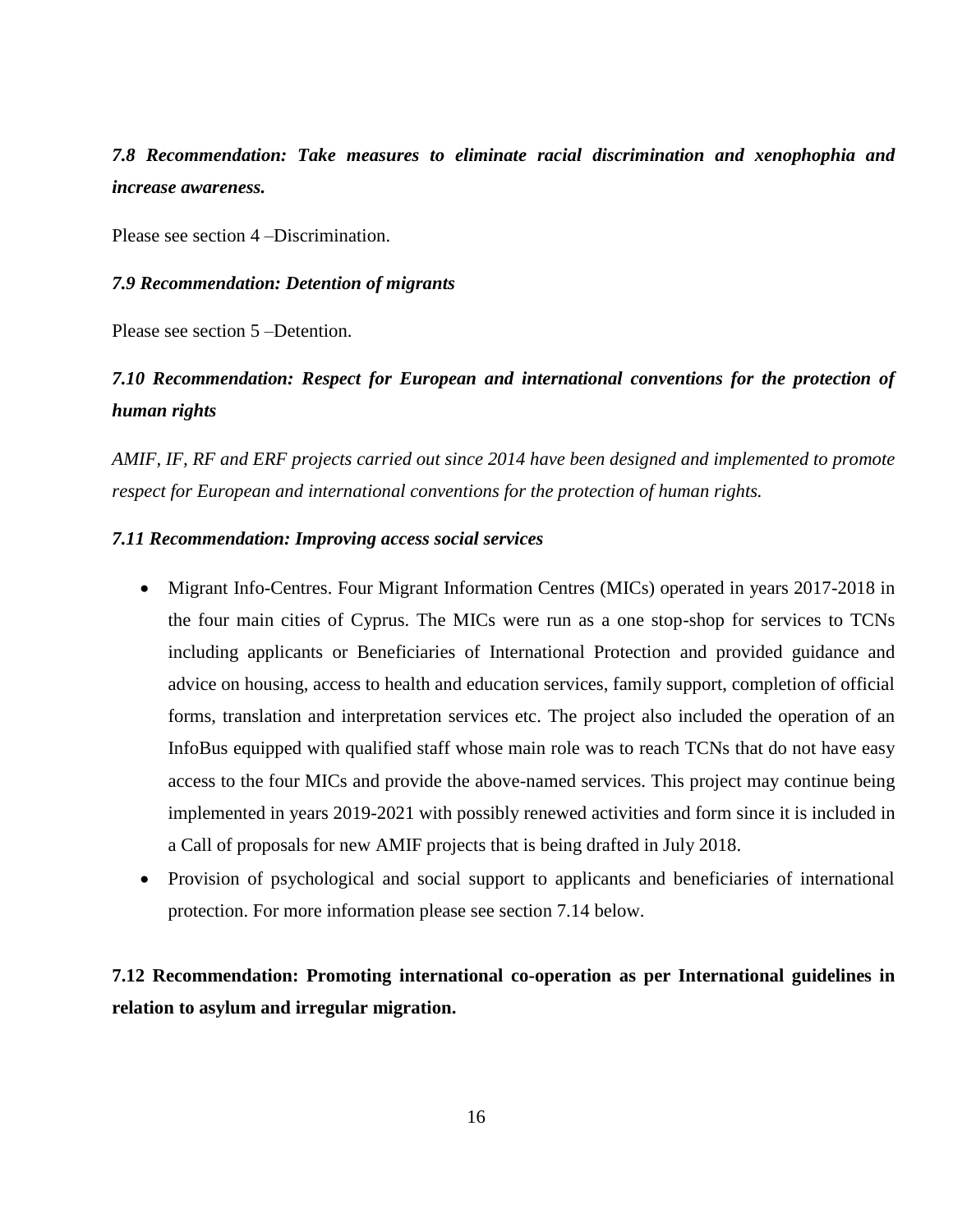AMIF, IF and ERF have co-funded several projects that encouraged international co-operation and the transfer of ideas, good standards and best practices in the areas of Asylum, Migration and Returns. The following relevant projects were implemented since 2014:

- In year 2014 a project was implemented under RF with title "Conference and training on the return procedures in respect to the human rights of the returnees (with reference to legal instruments), re-admission procedures and best practices".
- In year 2015 a project was implemented under IF with title "Inter-European Municipalities" Network"
- In year 2014 a project was implemented under IF with title "Establishment of multilateral networks with Mediterranean countries"
- In year 2014 a project was implemented under RF with title "Research on the factors that affect voluntary return –experiences across the EU"
- In year 2014 and 2015 a continuing project was implemented under RF, establishing a multilateral network between countries on return issues. Via this project 118 persons participated in the 5 seminars/1 educational visit implemented, while 10 countries participated in the project activities.
- A similar project called "Integration Network" was implemented under AMIF in years 2016 and 2018 creating a network that will deal with integration issues of third country nationals in the host country. The network had members joining from different countries and from different entities related to integration issues. The network activities involve training, exchange of experiences and best practices, and access to relevant information in order to enhance integration of TCNs.
- Also a project with title "Network for Return" is expected to be implemented in years 2019-2020 with possibly renewed activities and form as it has been included in a Call of proposals for new AMIF projects that is being drafted in July 2018.
- Furthermore the current version of the AMIF National Programme 2014-2020 includes a provision for future implementation of a project that will carry out joint return operations for irregular migrants. Joint return flights will be organised in cooperation with FRONTEX Agency and other Member States.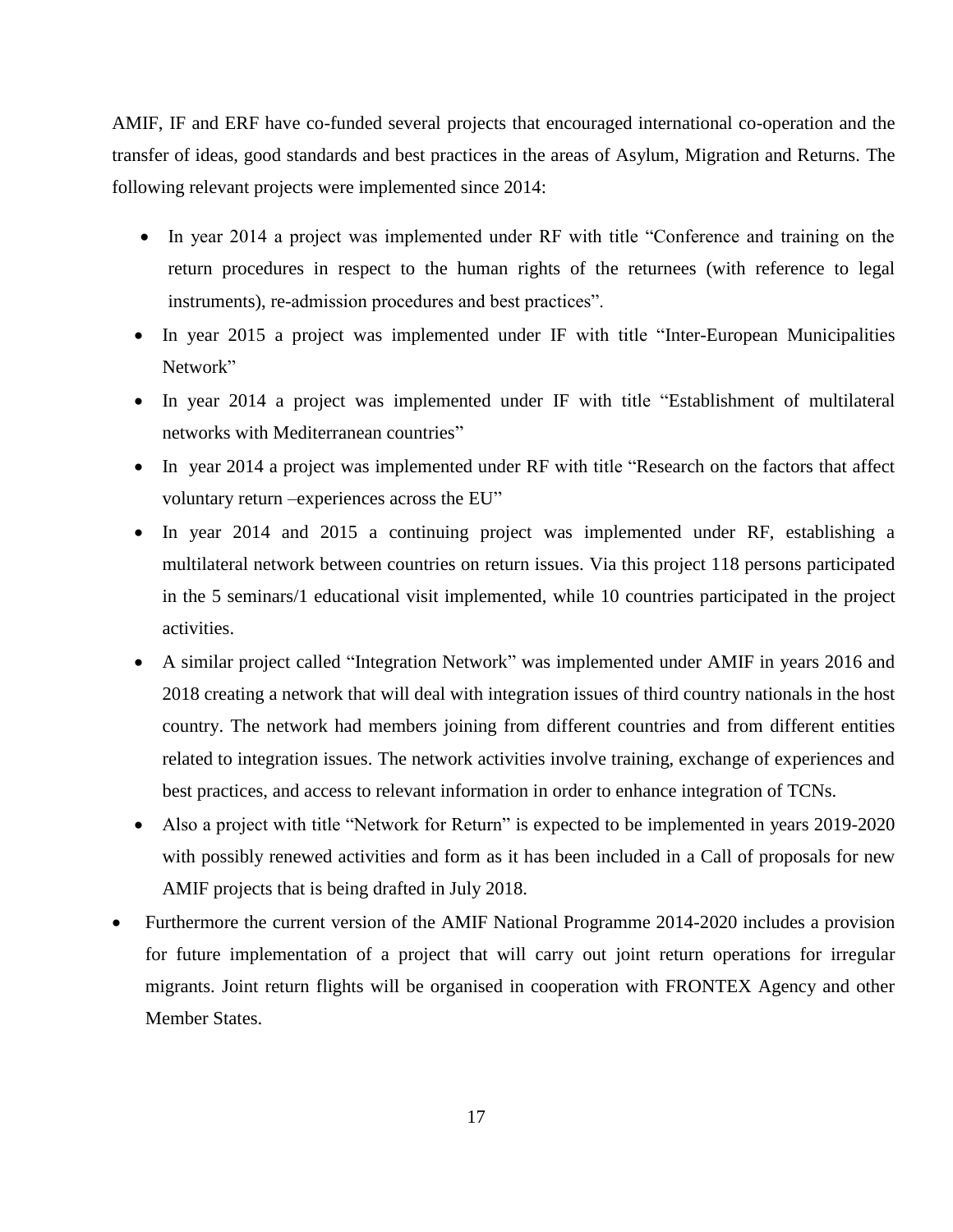All of the above projects have in practice promoted local and international collaboration and exchange of good practices amongst public and private stakeholders, as well as NGO's that are active in the fields of migration and integration.

### *7.13Recommendation: Free legal assistance/aid for applicants of international protection.*

- Under ERF a project was implemented for the Provision of free legal advice throughout the asylum procedure. This project provided in year 2014, readily available and free of charge, legal advice to applicants of international protection.
- As already mentioned in section 2 above, the current version of the AMIF National Programme 2014-2020 includes a provision for future implementation of a project that provides legal assistance and representation to applicants of international protection.

## *7.14 Recommendation: Offering psychological support to applicants and beneficiaries of international protection.*

• Provision of psychological and social support to applicants and beneficiaries of international protection. ERF co-funded in years 2014 and 2015 the provision of psychological and social support to applicants and beneficiaries of international protection. The project services were provided via the operation of an InfoBus which was staffed with qualified personnel and travelled around the island, aiming to improve everyday lives of participants.

# *7.15 Recommendation: Interpretation services during the reception of applicants of international protection.*

- An ERF project offered in year 2014 interpretation services to applicants of international protection residing at the Kofinou Reception Centre.
- Under an AMIF project already mentioned in section 7.7 above which provides support services to the Asylum Service to enhance its capacity to examine applications of international protection, teleconferencing equipment will be purchased in year 2018 in order to allow the Asylum Service